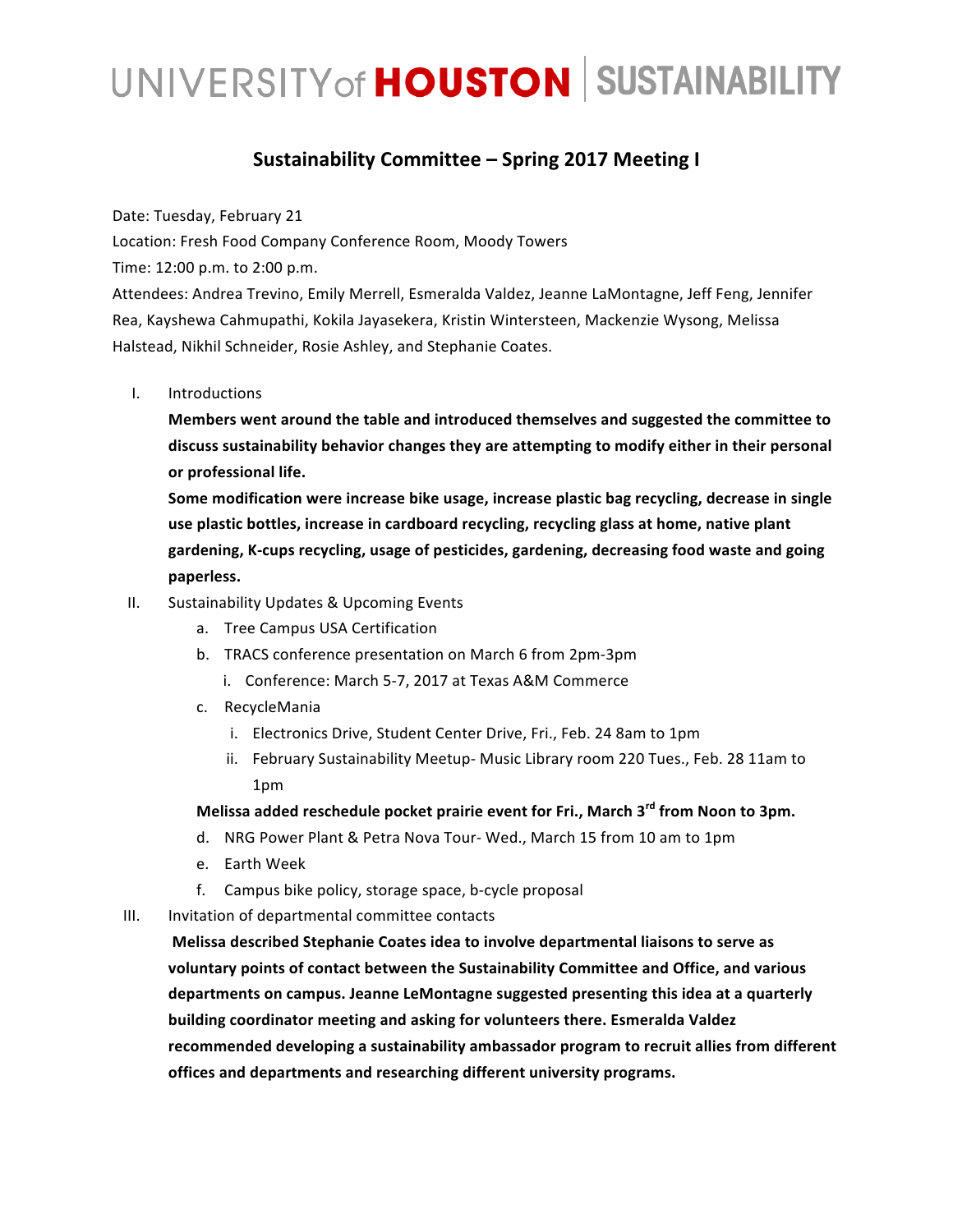## UNIVERSITY of **HOUSTON** SUSTAINABILITY

IV. Vote Sustainability Committee Bylaws

**7** of the voting members present voted in support of the by-laws. The remaining voting members need to be contacted for their input. Melissa stated, will follow up as an action item.

V. Committee Updates and Projects

a. People soft grants online data base

**Mackenzie Wysong announced that the move-out donation program would continue this year** through the Salvation Army and Houston Textile Recyclers.

No progress has been made on accessing the Peoplesoft grants online database or creating an ongoing database for sustainability research.

- VI. Creation of subcommittees
	- a. Significant feasible sustainability performance gaps
		- i. Special Projects

Sustainability Literacy Assessment

Employee educators program 

Andrea Trevino elaborated on the Lunch & Learn program hosted by the student center, in which several committee members were interested. The Student Center is currently pursuing other methods of publicizing the events, and is hoping to get more student involvement.

Sustainable Coog certification (in order to create 'green' teams)

Melissa hopes to create a sustainable coog certification, possibly through AccessUH, that would help address the staff education portion of STARS, and could possibly be tied into the sustainability ambassadors program that Esmeralda mentioned.

ii. Collaboration

Departmental Sustainability Leader/Liaison Building Operations and Maintenance- retrofitting

Jeanne is unsure as to whether or not building retrofits are adhering to LEED silver standards. She suggested that committee members could call project managers and ask about these standards being met. This type of activism could help remind upper administration of these policies that have been established.

iii. Policies

Tree campus policy

**Bike policy** 

Future policies: energy, waste, indoor air quality, purchasing, water, greenhouse gases iv. Ad-hoc

#### VII. Open Forum

Kristen, Jeff, Emily and Esmeralda discussed the state of open-access research publication, since support for open-access research is a big portion of STARS. According to Kristen, there are structural issues that prevent open-access support from becoming widespread. Many researchers compete with one another for funding, and there is pressure to publish research in more notable journals because it influences chances of tenure. To achieve greater support